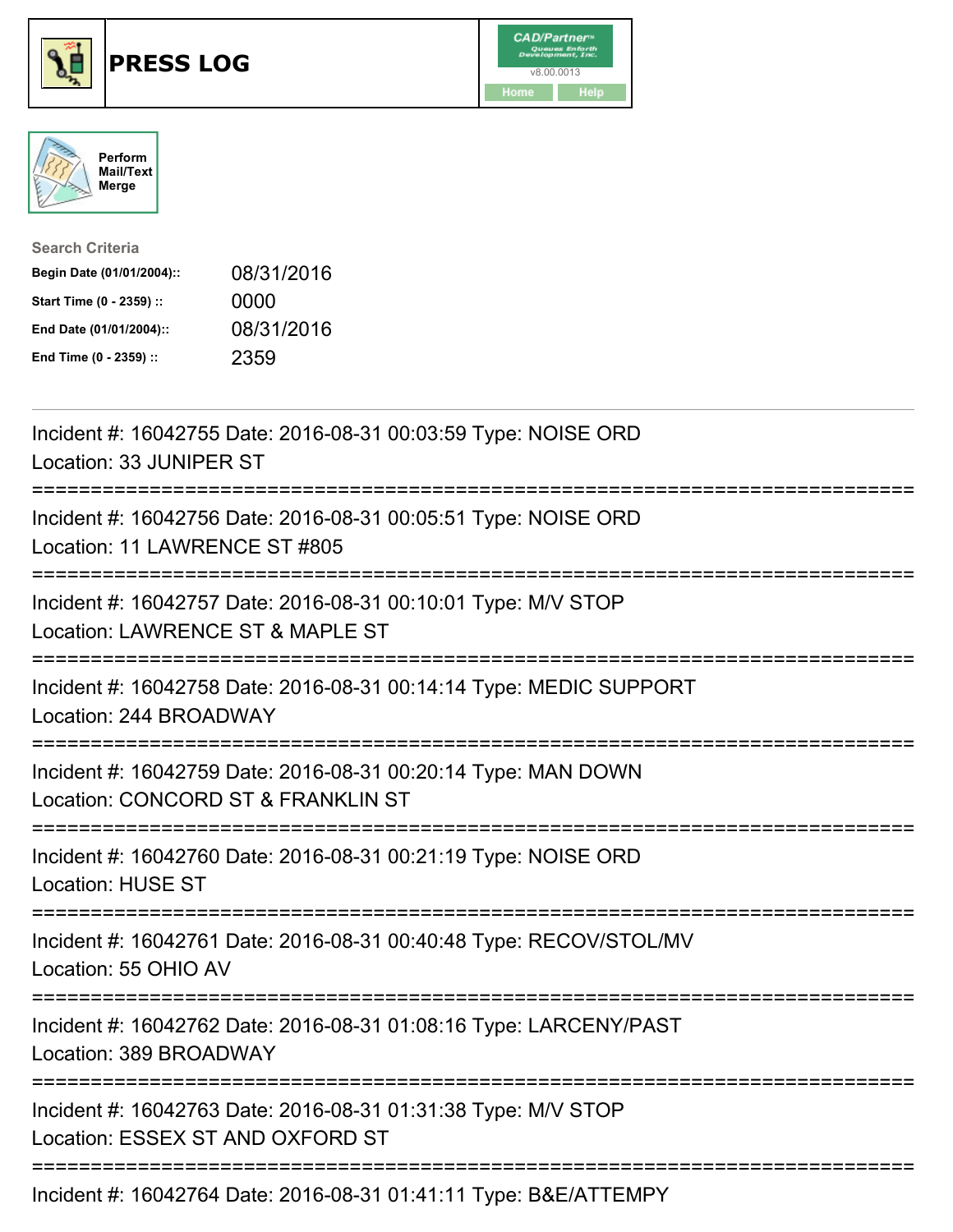Location: 36 NEWTON ST =========================================================================== Incident #: 16042765 Date: 2016-08-31 01:54:23 Type: TOW OF M/V Location: 159 ANDOVER ST =========================================================================== Incident #: 16042766 Date: 2016-08-31 02:03:50 Type: ALARM/BURG Location: 60 ISLAND ST =========================================================================== Incident #: 16042767 Date: 2016-08-31 02:07:34 Type: BUILDING CHK Location: DUNKIN DONUTS / 50 S BROADWAY =========================================================================== Incident #: 16042768 Date: 2016-08-31 02:07:37 Type: M/V STOP Location: ESSEX ST AND MARGIN ST =========================================================================== Incident #: 16042769 Date: 2016-08-31 02:27:23 Type: M/V STOP Location: S UNION ST & WINTHROP AV =========================================================================== Incident #: 16042770 Date: 2016-08-31 02:36:33 Type: M/V STOP Location: CAMBRIDGE ST & S UNION ST =========================================================================== Incident #: 16042771 Date: 2016-08-31 03:04:53 Type: M/V STOP Location: FRANKLIN ST & LOWELL ST =========================================================================== Incident #: 16042772 Date: 2016-08-31 03:35:19 Type: MAL DAMAGE Location: 56 AVON ST =========================================================================== Incident #: 16042773 Date: 2016-08-31 04:03:34 Type: UNWANTEDGUEST Location: 36 NEWTON ST =========================================================================== Incident #: 16042774 Date: 2016-08-31 04:14:56 Type: BUILDING CHK Location: HAFFNERS GAS STATION / 194 S BROADWAY =========================================================================== Incident #: 16042775 Date: 2016-08-31 04:35:15 Type: ALARMS Location: LAWRENCE COMMUNITY ACCESS T.V. / 468 ESSEX ST =========================================================================== Incident #: 16042776 Date: 2016-08-31 05:40:46 Type: TOW OF M/V Location: 5 PEARL ST =========================================================================== Incident #: 16042777 Date: 2016-08-31 06:04:58 Type: RECOV/STOL/MV Location: GARDEN ST & NEWBURY ST =========================================================================== Incident #: 16042778 Date: 2016-08-31 06:12:03 Type: SUS PERS/MV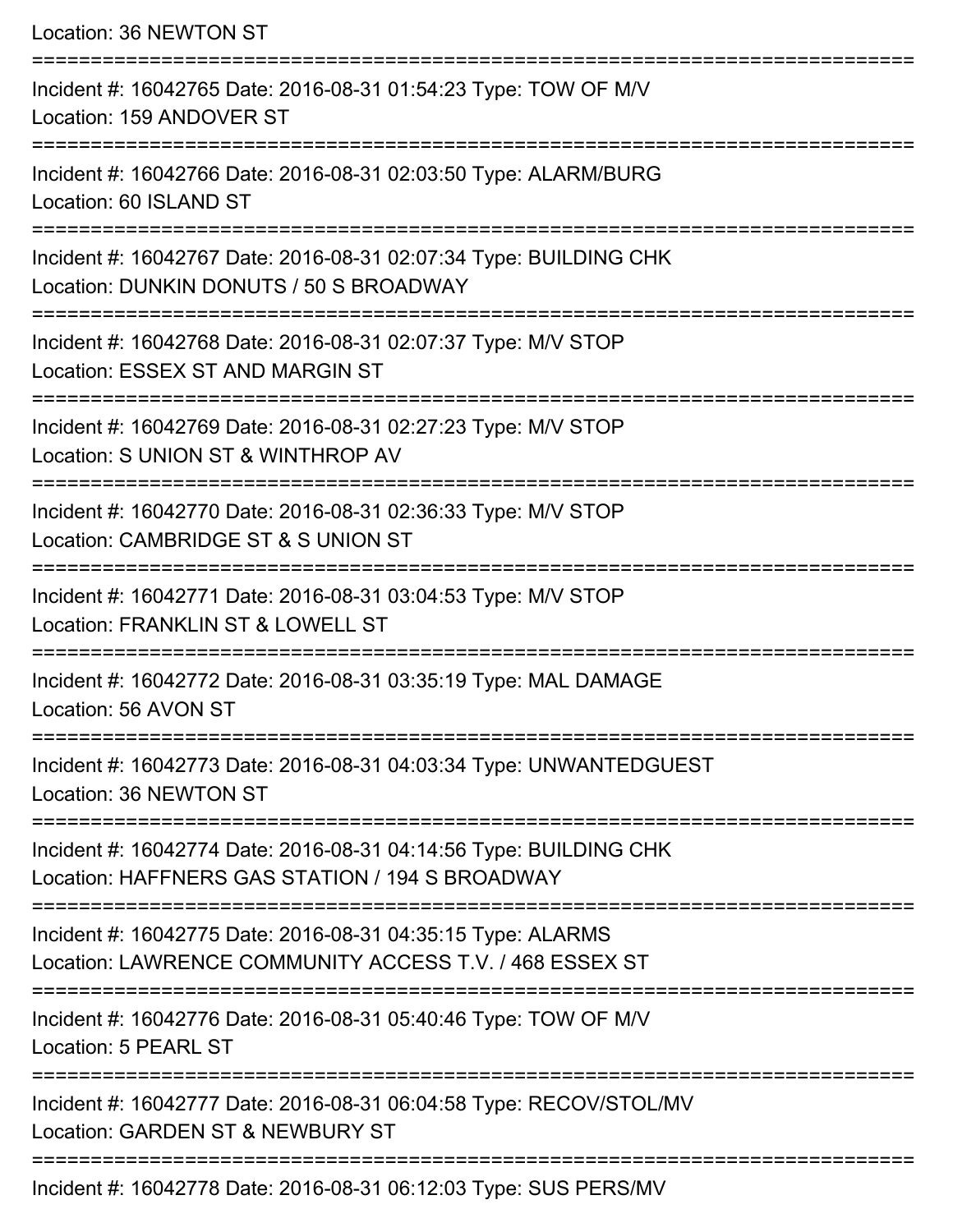| Incident #: 16042779 Date: 2016-08-31 06:19:51 Type: TOW OF M/V<br>Location: 215 HIGH ST              |
|-------------------------------------------------------------------------------------------------------|
| Incident #: 16042780 Date: 2016-08-31 06:33:27 Type: M/V STOP<br>Location: 85 MANCHESTER ST           |
| Incident #: 16042781 Date: 2016-08-31 06:50:00 Type: TOW OF M/V<br>Location: 118 BYRON AV             |
| Incident #: 16042782 Date: 2016-08-31 06:53:36 Type: TOW OF M/V<br>Location: 121 ALLSTON ST           |
| Incident #: 16042783 Date: 2016-08-31 06:53:39 Type: SUS PERS/MV<br>Location: 9-11 PLEASANT TER       |
| Incident #: 16042784 Date: 2016-08-31 06:54:07 Type: M/V STOP<br>Location: AUBURN ST & HAMPSHIRE ST   |
| Incident #: 16042785 Date: 2016-08-31 06:55:44 Type: TOW OF M/V<br>Location: ALLSTON ST & WOODLAND ST |
| Incident #: 16042786 Date: 2016-08-31 06:58:23 Type: TOW OF M/V<br>Location: 113 E HAVERHILL ST       |
| Incident #: 16042787 Date: 2016-08-31 06:59:20 Type: M/V STOP<br>Location: 20 BROOKFIELD ST           |
| Incident #: 16042788 Date: 2016-08-31 06:59:58 Type: M/V STOP<br>Location: ESSEX ST & MILL ST         |
| Incident #: 16042789 Date: 2016-08-31 07:08:22 Type: M/V STOP<br>Location: CANAL ST & MARSTON ST      |
| Incident #: 16042790 Date: 2016-08-31 07:09:57 Type: DISTURBANCE<br>Location: 70 N PARISH RD          |
| Incident #: 16042791 Date: 2016-08-31 07:26:08 Type: TOW OF M/V<br>Location: 15 BERKELEY ST           |
| Incident #: 16042792 Date: 2016-08-31 07:38:54 Type: INVESTIGATION                                    |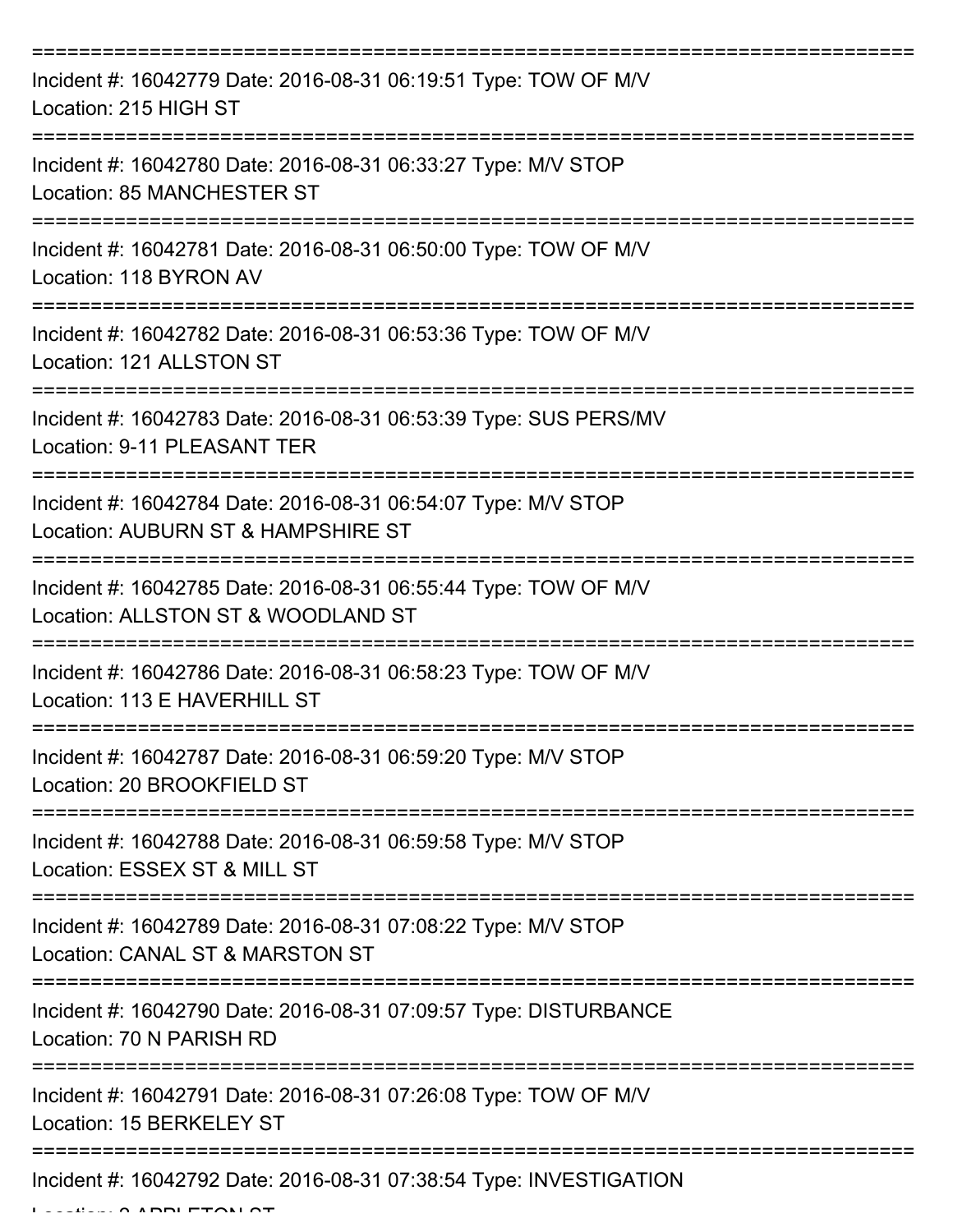| Incident #: 16042793 Date: 2016-08-31 07:45:01 Type: CLOSE STREET<br>Location: E HAVERHILL ST & BROOK ST      |
|---------------------------------------------------------------------------------------------------------------|
| Incident #: 16042794 Date: 2016-08-31 07:46:19 Type: CLOSE STREET<br>Location: BERKELEY ST & E HAVERHILL ST   |
| Incident #: 16042795 Date: 2016-08-31 07:47:16 Type: CLOSE STREET<br>Location: AVON ST & VINE ST              |
| Incident #: 16042796 Date: 2016-08-31 07:49:11 Type: CLOSE STREET<br>Location: BERKELEY ST & PARK ST          |
| Incident #: 16042797 Date: 2016-08-31 07:54:01 Type: CLOSE STREET<br>Location: DAVIS & COPLEY                 |
| Incident #: 16042798 Date: 2016-08-31 07:58:04 Type: TOW OF M/V<br><b>Location: MARSTON ST</b>                |
| Incident #: 16042799 Date: 2016-08-31 08:04:02 Type: M/V STOP<br>Location: FOSTER ST & SPRINGFIELD ST         |
| Incident #: 16042800 Date: 2016-08-31 08:12:37 Type: CLOSE STREET<br>Location: ABBOTT ST                      |
| Incident #: 16042801 Date: 2016-08-31 08:13:29 Type: CLOSE STREET<br>Location: S UNION ST                     |
| Incident #: 16042802 Date: 2016-08-31 08:13:58 Type: CLOSE STREET<br><b>Location: ANDOVER ST</b>              |
| Incident #: 16042803 Date: 2016-08-31 08:18:31 Type: ALARM/BURG<br>Location: VELEZ RESIDENCE / 15 FRONT ST    |
| Incident #: 16042804 Date: 2016-08-31 08:22:49 Type: INVEST CONT<br>Location: SAM'S FOOD STORE / 389 BROADWAY |
| Incident #: 16042805 Date: 2016-08-31 08:38:36 Type: GENERAL SERV<br>Location: 66 BASSWOOD ST                 |
| Incident #: 16042806 Date: 2016-08-31 09:21:26 Type: M/V STOP                                                 |

Location: BROADWAY & LOWELL ST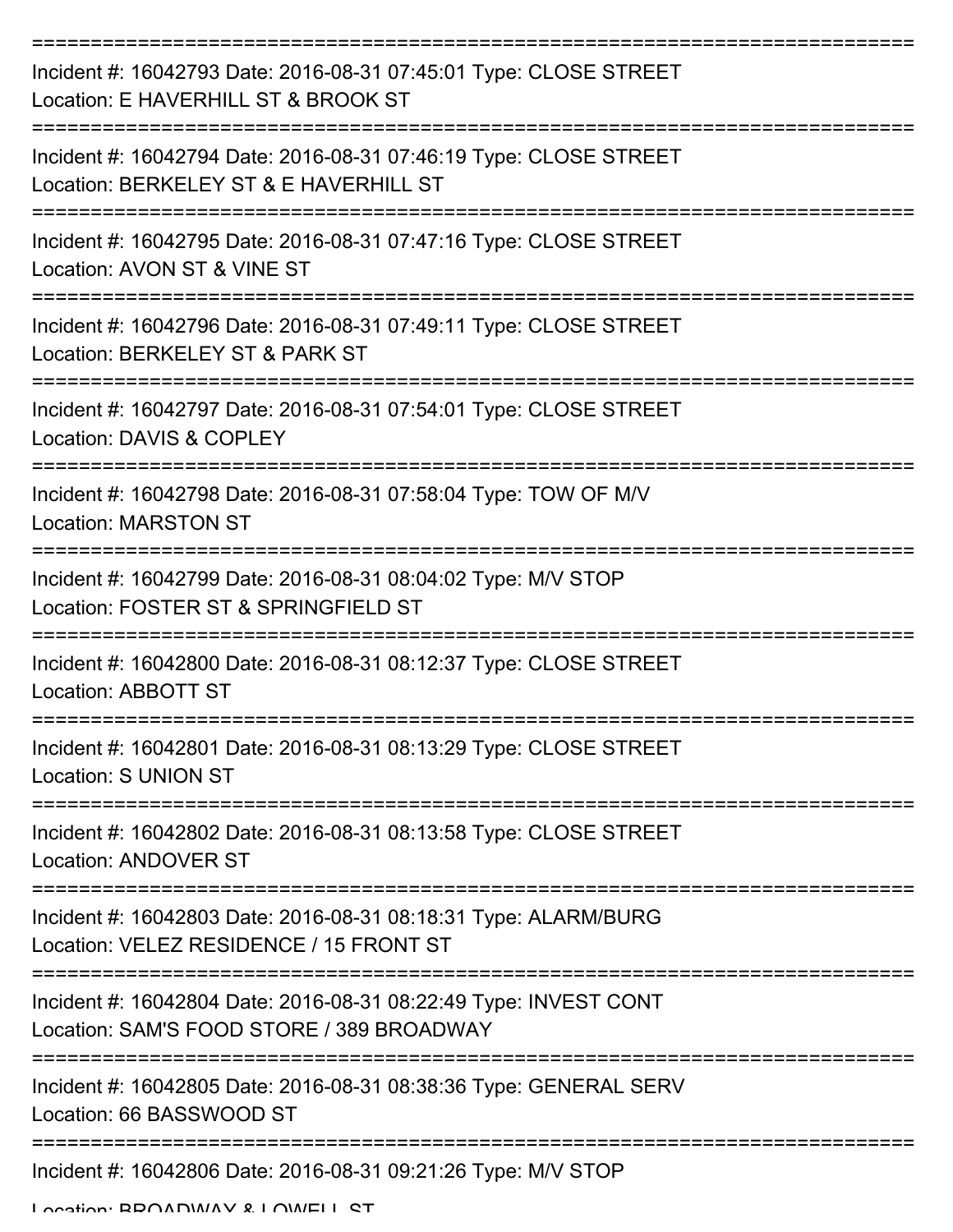| Incident #: 16042807 Date: 2016-08-31 09:21:42 Type: PARK & WALK<br>Location: BRADFORD ST & BROADWAY     |
|----------------------------------------------------------------------------------------------------------|
| Incident #: 16042808 Date: 2016-08-31 09:27:11 Type: LARCENY/PAST<br>Location: 13 CLINTON CT             |
| Incident #: 16042809 Date: 2016-08-31 09:33:59 Type: M/V STOP<br>Location: BROOK ST                      |
| Incident #: 16042810 Date: 2016-08-31 10:02:17 Type: M/V STOP<br>Location: 239 BROADWAY                  |
| Incident #: 16042811 Date: 2016-08-31 10:02:52 Type: PARK & WALK<br>Location: MARKET ST & S UNION ST     |
| Incident #: 16042812 Date: 2016-08-31 10:08:15 Type: M/V STOP<br>Location: BROOK ST & UNION ST           |
| Incident #: 16042813 Date: 2016-08-31 10:12:49 Type: IDENTITY THEFT<br>Location: 393 CHESTNUT ST #126    |
| Incident #: 16042814 Date: 2016-08-31 10:19:46 Type: WARRANT SERVE<br>Location: 13 JORDAN ST             |
| Incident #: 16042815 Date: 2016-08-31 10:21:39 Type: SPECIAL CHECK<br><b>Location: THORNTON AV</b>       |
| ----------------<br>Incident #: 16042816 Date: 2016-08-31 10:27:26 Type: FRAUD<br>Location: 30 MYRTLE CT |
| Incident #: 16042817 Date: 2016-08-31 10:41:04 Type: INVEST CONT<br>Location: 90 LOWELL ST               |
| Incident #: 16042818 Date: 2016-08-31 10:42:26 Type: CK WELL BEING<br>Location: 148 EXCHANGE ST          |
| Incident #: 16042819 Date: 2016-08-31 10:47:14 Type: M/V STOP<br>Location: 46 EVERETT ST                 |
| Incident #: 16042820 Date: 2016-08-31 10:55:25 Type: M/V STOP<br>Location: 108 EVERETT ST                |

Location: 108 EVERETT ST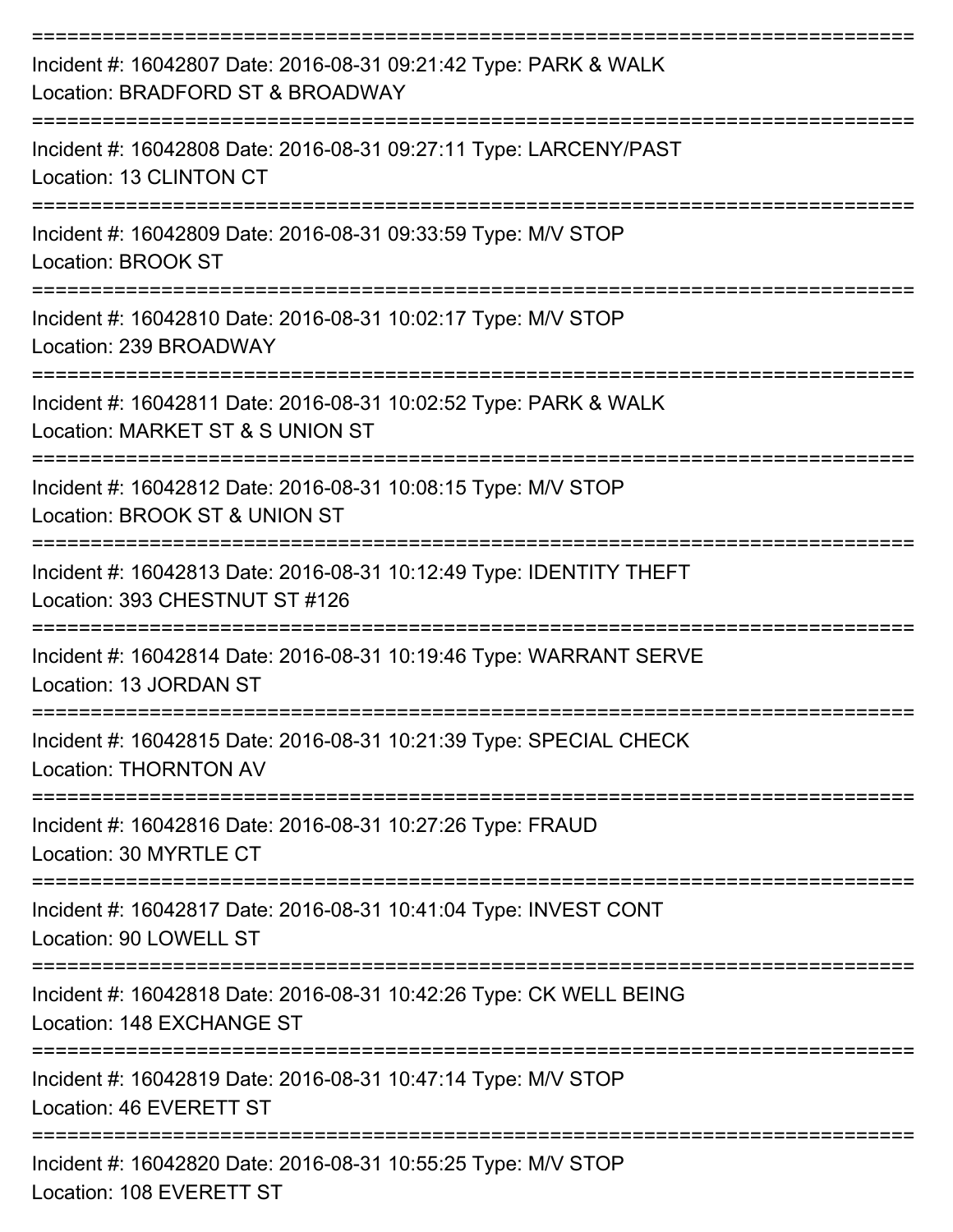Incident #: 16042821 Date: 2016-08-31 11:04:28 Type: M/V STOP Location: COMMON ST & NEWBURY ST =========================================================================== Incident #: 16042823 Date: 2016-08-31 11:04:34 Type: ASSSIT OTHER PD Location: LAWRENCE HIGH SCHOOL / 71 N PARISH RD =========================================================================== Incident #: 16042822 Date: 2016-08-31 11:04:35 Type: INVESTIGATION Location: LAWRENCE POLICE DEPARTMENT / 90 LOWELL ST =========================================================================== Incident #: 16042824 Date: 2016-08-31 11:10:25 Type: ANIMAL COMPL Location: 12 BARNARD RD =========================================================================== Incident #: 16042825 Date: 2016-08-31 11:11:23 Type: A&B PAST Location: LAWRENCE HIGH SCHOOL / 70 N PARISH RD =========================================================================== Incident #: 16042826 Date: 2016-08-31 11:13:15 Type: A&B D/W PAST Location: LAWRENCE HIGH SCHOOL / 71 N PARISH RD =========================================================================== Incident #: 16042827 Date: 2016-08-31 11:25:17 Type: B&E/PROG Location: 257 BROADWAY =========================================================================== Incident #: 16042828 Date: 2016-08-31 11:30:27 Type: DRUG VIO Location: MARSTON ST =========================================================================== Incident #: 16042829 Date: 2016-08-31 11:34:03 Type: WARRANT SERVE Location: ALBION ST & KENDRICK ST =========================================================================== Incident #: 16042830 Date: 2016-08-31 11:43:19 Type: M/V STOP Location: 34 TREMONT ST =========================================================================== Incident #: 16042832 Date: 2016-08-31 12:01:39 Type: A&B D/W PAST Location: 30 INTERNATIONAL WY =========================================================================== Incident #: 16042831 Date: 2016-08-31 12:02:38 Type: M/V STOP Location: ERVING AV & LAWRENCE ST =========================================================================== Incident #: 16042833 Date: 2016-08-31 12:16:59 Type: M/V STOP Location: GRAFTON ST & WINTHROP AV =========================================================================== Incident #: 16042834 Date: 2016-08-31 12:17:57 Type: M/V STOP Location: BROADWAY & LOWELL ST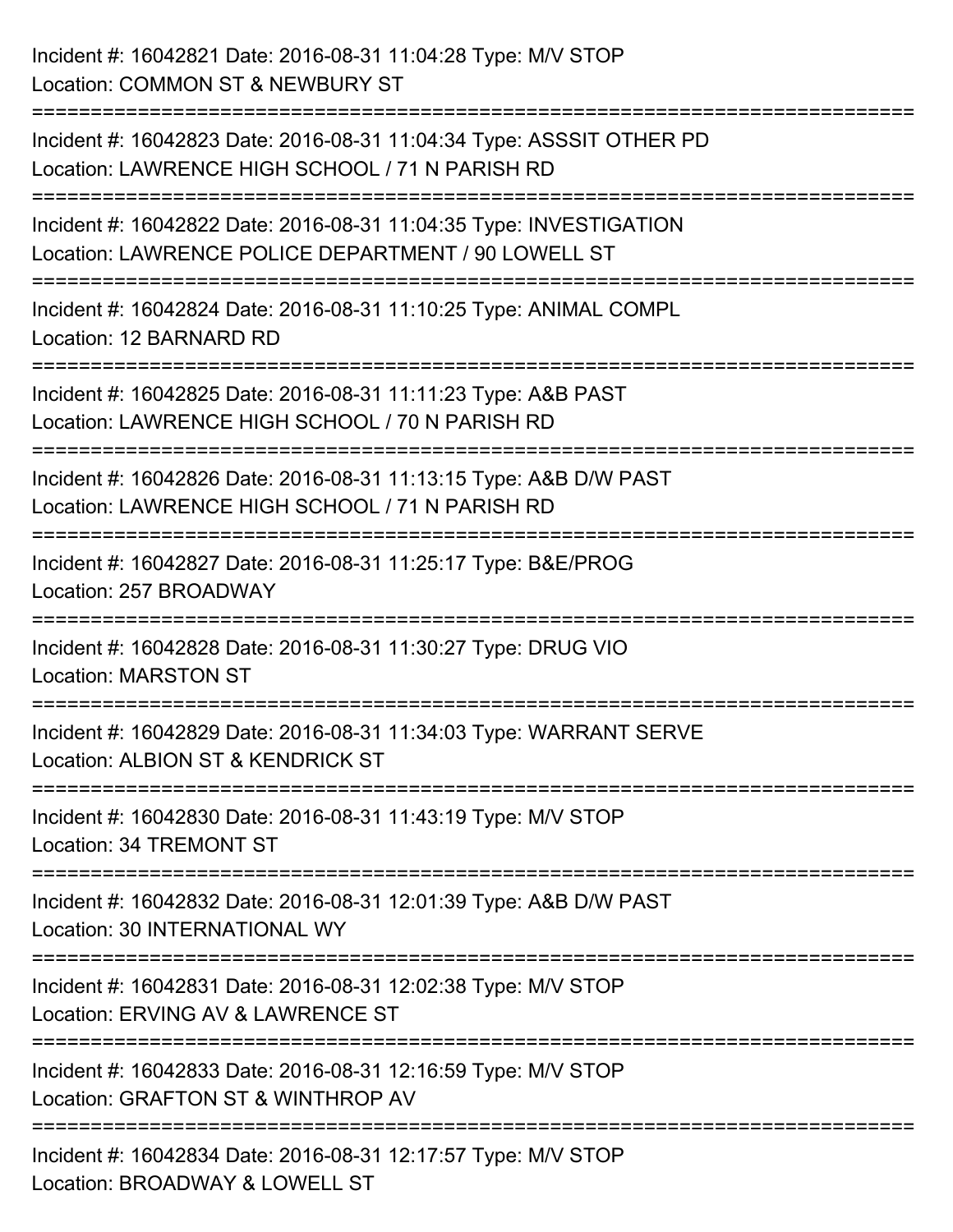| Incident #: 16042835 Date: 2016-08-31 12:22:56 Type: M/V STOP<br>Location: GRAFTON ST & WINTHROP AV                       |
|---------------------------------------------------------------------------------------------------------------------------|
| Incident #: 16042836 Date: 2016-08-31 12:23:15 Type: M/V STOP<br>Location: BROADWAY & LOWELL ST                           |
| Incident #: 16042837 Date: 2016-08-31 12:23:50 Type: NEIGHBOR PROB<br>Location: 38 EXETER ST                              |
| Incident #: 16042838 Date: 2016-08-31 12:28:24 Type: M/V STOP<br>Location: GRAFTON ST & WINTHROP AV                       |
| Incident #: 16042839 Date: 2016-08-31 12:33:18 Type: M/V STOP<br>Location: GRAFTON ST & WINTHROP AV                       |
| Incident #: 16042840 Date: 2016-08-31 12:44:17 Type: ALARM/HOLD<br>Location: VASQUEZ RESD / 74 LEXINGTON ST               |
| Incident #: 16042841 Date: 2016-08-31 12:48:26 Type: M/V STOP<br>Location: GRAFTON ST & WINTHROP AV                       |
| Incident #: 16042843 Date: 2016-08-31 12:49:44 Type: HIT & RUN M/V<br>Location: 5 LASALLE AV FL 3RD                       |
| Incident #: 16042842 Date: 2016-08-31 12:52:21 Type: M/V STOP<br>Location: JAMAICA ST & S UNION ST                        |
| Incident #: 16042844 Date: 2016-08-31 12:54:38 Type: M/V STOP<br>Location: HAVERHILL ST & JACKSON ST                      |
| ===================<br>Incident #: 16042845 Date: 2016-08-31 12:57:40 Type: M/V STOP<br>Location: 73 WINTHROP AV          |
| Incident #: 16042846 Date: 2016-08-31 12:58:59 Type: M/V STOP<br>Location: HAVERHILL ST & JACKSON ST<br>----------------- |
| Incident #: 16042847 Date: 2016-08-31 12:59:34 Type: M/V STOP<br>Location: S BROADWAY & SALEM ST                          |
| Incident #: 16042848 Date: 2016-08-31 13:06:09 Type: DRUG VIO<br>Location: ABBOTT ST & SHAWSHEEN RD                       |

===========================================================================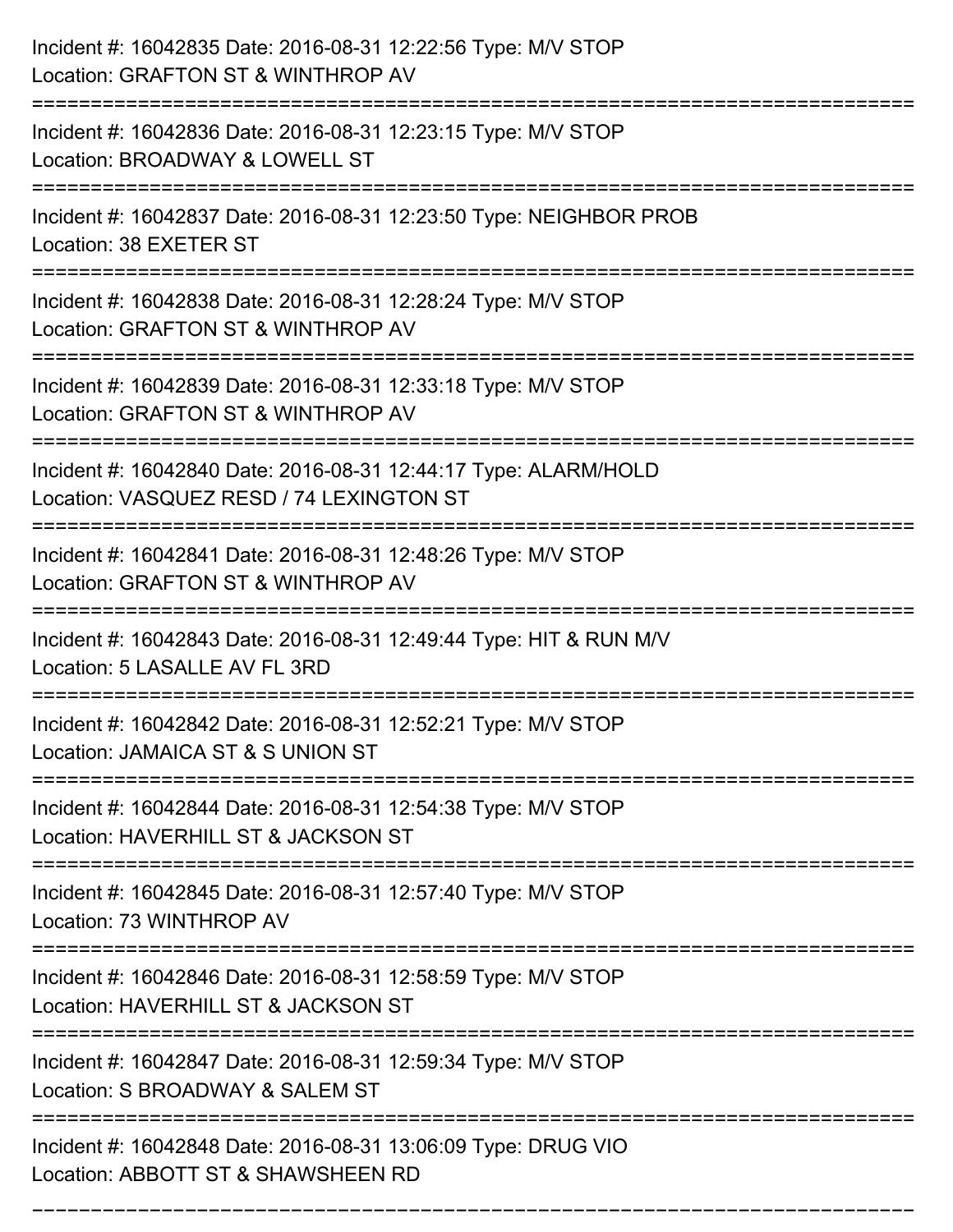| Incident #: 16042849 Date: 2016-08-31 13:15:30 Type: AUTO ACC/NO PI<br>Location: MERRIMACK ST & S UNION ST<br>:============================= |
|----------------------------------------------------------------------------------------------------------------------------------------------|
| Incident #: 16042850 Date: 2016-08-31 13:22:48 Type: LOST PROPERTY<br><b>Location: MERRIMACK ST</b>                                          |
| Incident #: 16042851 Date: 2016-08-31 13:40:09 Type: SPECIAL CHECK<br>Location: 10 LAFAYETTE AV                                              |
| Incident #: 16042852 Date: 2016-08-31 13:40:56 Type: ALARM/BURG<br>Location: LORENZO BUILDING / 599 CANAL ST                                 |
| Incident #: 16042853 Date: 2016-08-31 14:16:51 Type: SUS PERS/MV<br>Location: DORCHESTER ST & WINTHROP AV                                    |
| Incident #: 16042854 Date: 2016-08-31 14:34:13 Type: M/V STOP<br>Location: BROADWAY & LOWELL ST<br>:=====================                    |
| Incident #: 16042855 Date: 2016-08-31 14:35:17 Type: M/V STOP<br>Location: BROADWAY & LOWELL ST<br>-------------------                       |
| Incident #: 16042856 Date: 2016-08-31 14:38:48 Type: DRUG VIO<br>Location: CENTRAL CATHOLIC HIGH SCHOOL / 300 HAMPSHIRE ST                   |
| Incident #: 16042857 Date: 2016-08-31 14:39:14 Type: ALARM/BURG<br>Location: 40 SMITH ST                                                     |
| Incident #: 16042858 Date: 2016-08-31 14:45:09 Type: COURT DOC SERVE<br>Location: PARK ST & WELLS ST                                         |
| Incident #: 16042859 Date: 2016-08-31 14:56:28 Type: KEEP PEACE<br><b>Location: 4 SAUNDERS ST</b>                                            |
| Incident #: 16042860 Date: 2016-08-31 15:00:13 Type: AUTO ACC/NO PI<br>Location: 316 PROSPECT ST                                             |
| Incident #: 16042861 Date: 2016-08-31 15:07:57 Type: LARCENY/PAST<br>Location: 295 COMMON ST                                                 |
| Incident #: 16042863 Date: 2016-08-31 15:25:52 Type: CIVIL PROB<br>Location: 7 JACKSON ST                                                    |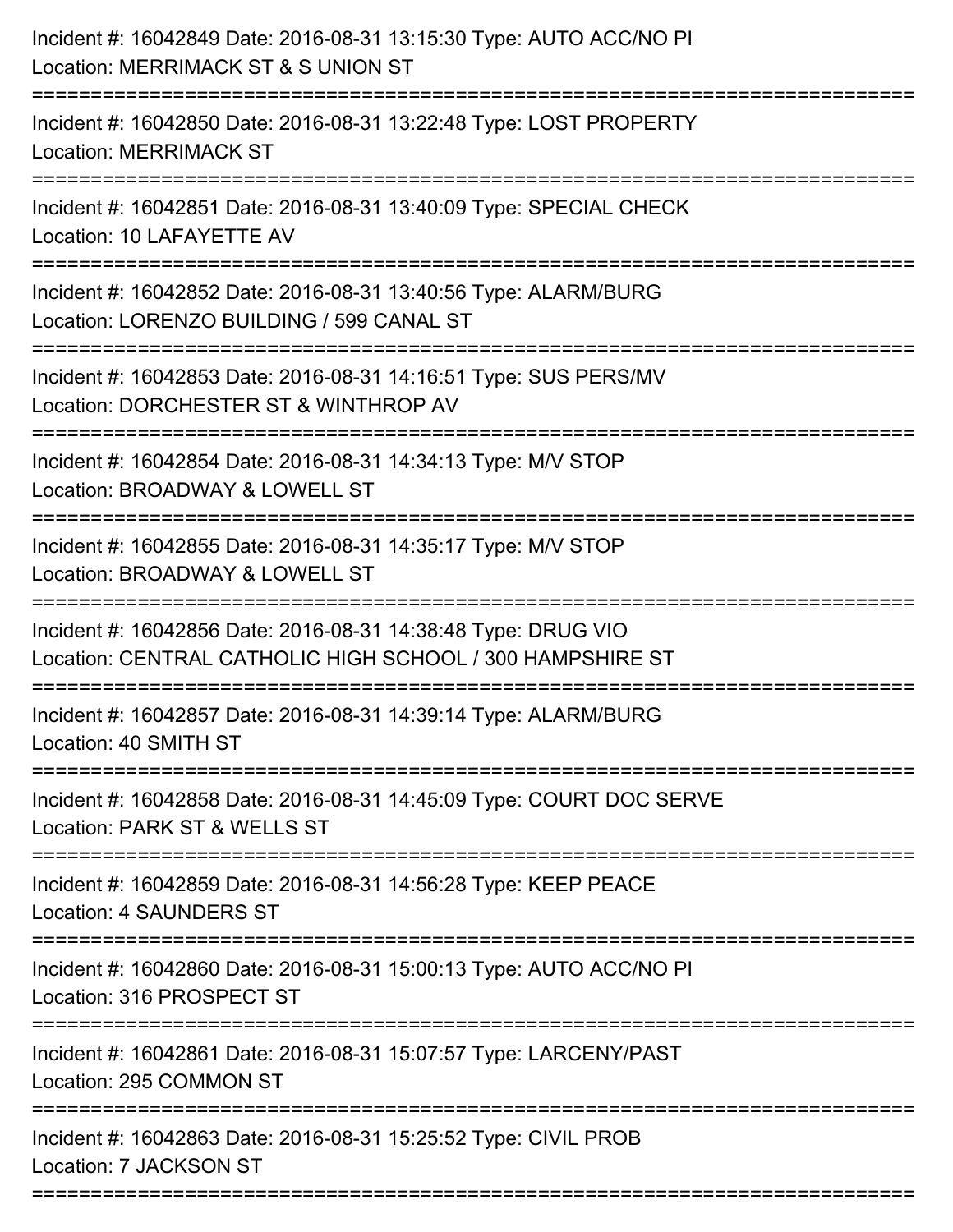Location: 50 ISLAND ST

| Incident #: 16042864 Date: 2016-08-31 15:29:10 Type: SHOPLIFTING<br>Location: WALGREENS / 220 S BROADWAY             |
|----------------------------------------------------------------------------------------------------------------------|
| Incident #: 16042865 Date: 2016-08-31 15:38:17 Type: GENERAL SERV<br>Location: 64 BASSWOOD ST                        |
| Incident #: 16042866 Date: 2016-08-31 15:41:47 Type: MV/BLOCKING<br>Location: 37 ATKINSON ST                         |
| Incident #: 16042867 Date: 2016-08-31 15:48:38 Type: UNATENEDCHILD<br>Location: 391 CHESTNUT ST #APT 144             |
| Incident #: 16042868 Date: 2016-08-31 15:50:52 Type: MEDIC SUPPORT<br>Location: 37 ADAMS ST                          |
| Incident #: 16042870 Date: 2016-08-31 15:55:22 Type: LIC PLATE STO<br>Location: 4 KEMPTON CT                         |
| Incident #: 16042869 Date: 2016-08-31 15:56:46 Type: UNATENEDCHILD<br>Location: MELROSE ST & WATER ST                |
| Incident #: 16042871 Date: 2016-08-31 16:01:34 Type: ASSIST FIRE<br>Location: 298 AMES ST                            |
| Incident #: 16042872 Date: 2016-08-31 16:21:27 Type: INVEST CONT<br>Location: 7 LASALLE AV                           |
| :====================<br>Incident #: 16042873 Date: 2016-08-31 16:22:31 Type: RECOV/STOL/MV<br>Location: 22 CEDAR ST |
| Incident #: 16042874 Date: 2016-08-31 16:32:15 Type: KEEP PEACE<br>Location: 120 BUTLER ST                           |
| Incident #: 16042875 Date: 2016-08-31 16:54:45 Type: LARCENY/PAST<br>Location: 28 DORCHESTER ST                      |
| Incident #: 16042876 Date: 2016-08-31 16:58:35 Type: INVESTIGATION<br>Location: 29 SUMMER ST                         |
|                                                                                                                      |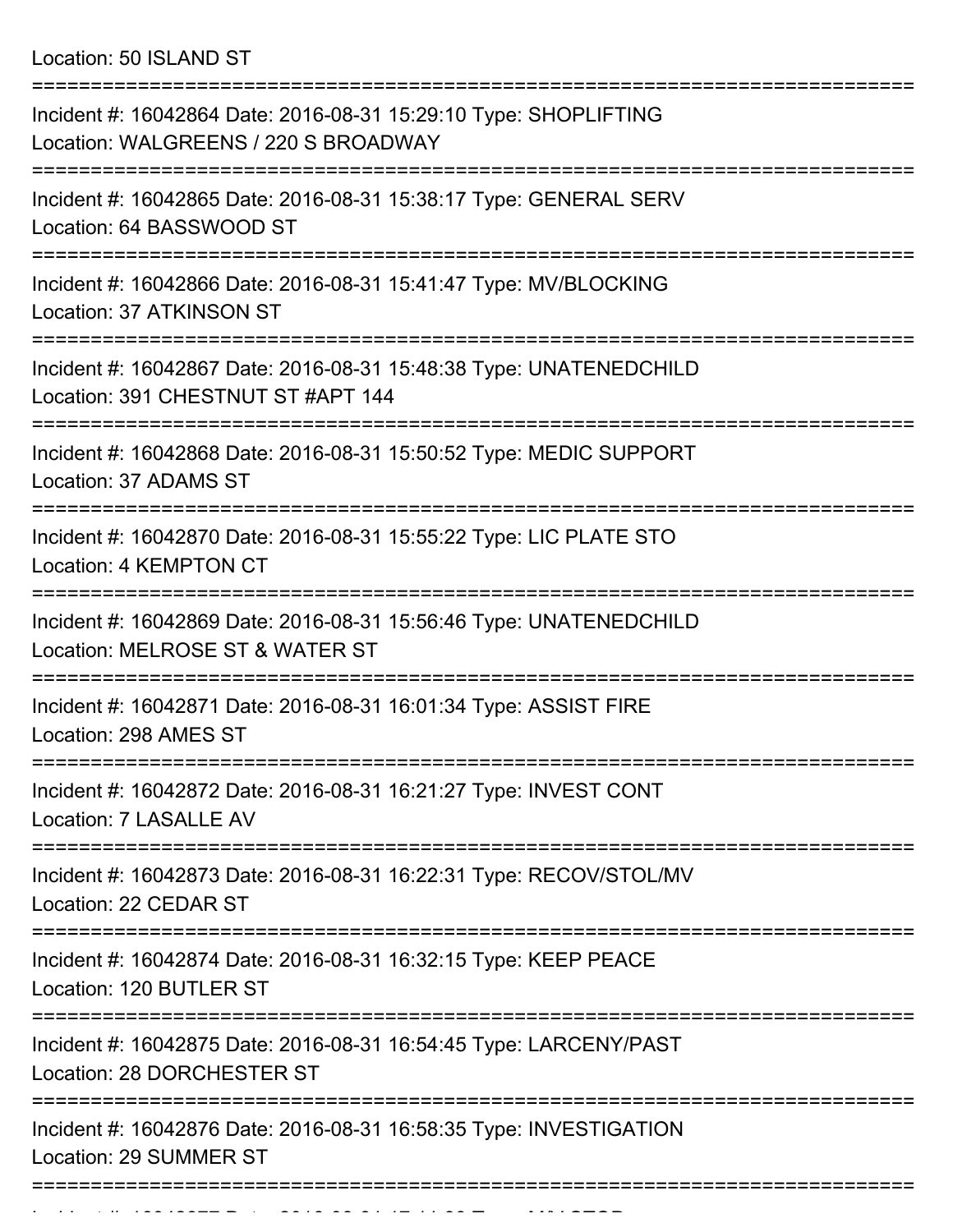Location: AMESBURY ST & COMMON ST

| Incident #: 16042878 Date: 2016-08-31 17:16:38 Type: M/V STOP<br>Location: 390 ESSEX ST                            |
|--------------------------------------------------------------------------------------------------------------------|
| Incident #: 16042879 Date: 2016-08-31 17:20:06 Type: M/V STOP<br>Location: COMMON ST & NEWBURY ST                  |
| Incident #: 16042880 Date: 2016-08-31 17:21:19 Type: MEDIC SUPPORT<br>Location: 15 ELM ST                          |
| Incident #: 16042881 Date: 2016-08-31 17:24:02 Type: AUTO ACC/NO PI<br>Location: 473 HAVERHILL ST                  |
| Incident #: 16042882 Date: 2016-08-31 17:26:08 Type: M/V STOP<br>Location: AMESBURY ST & LOWELL ST                 |
| Incident #: 16042884 Date: 2016-08-31 17:32:19 Type: TRESPASSING<br>Location: ST PATRICK'S PARISH / 118 S BROADWAY |
| Incident #: 16042883 Date: 2016-08-31 17:34:24 Type: M/V STOP<br>Location: HAMPSHIRE ST & TREMONT ST               |
| Incident #: 16042885 Date: 2016-08-31 17:36:06 Type: ASSSIT AMBULANC<br>Location: 10 ROWE ST                       |
| Incident #: 16042886 Date: 2016-08-31 17:39:18 Type: M/V STOP<br>Location: AMESBURY ST & LOWELL ST                 |
| Incident #: 16042888 Date: 2016-08-31 17:41:50 Type: IDENTITY THEFT<br>Location: 393 CHESTNUT ST                   |
| Incident #: 16042887 Date: 2016-08-31 17:41:59 Type: M/V STOP<br>Location: LAWRENCE ST & LOWELL ST                 |
| Incident #: 16042889 Date: 2016-08-31 17:53:44 Type: AUTO ACC/NO PI<br>Location: 174 ANDOVER ST                    |
| Incident #: 16042890 Date: 2016-08-31 18:00:12 Type: MISSING PERS<br>Location: 73 GREENWOOD ST                     |
|                                                                                                                    |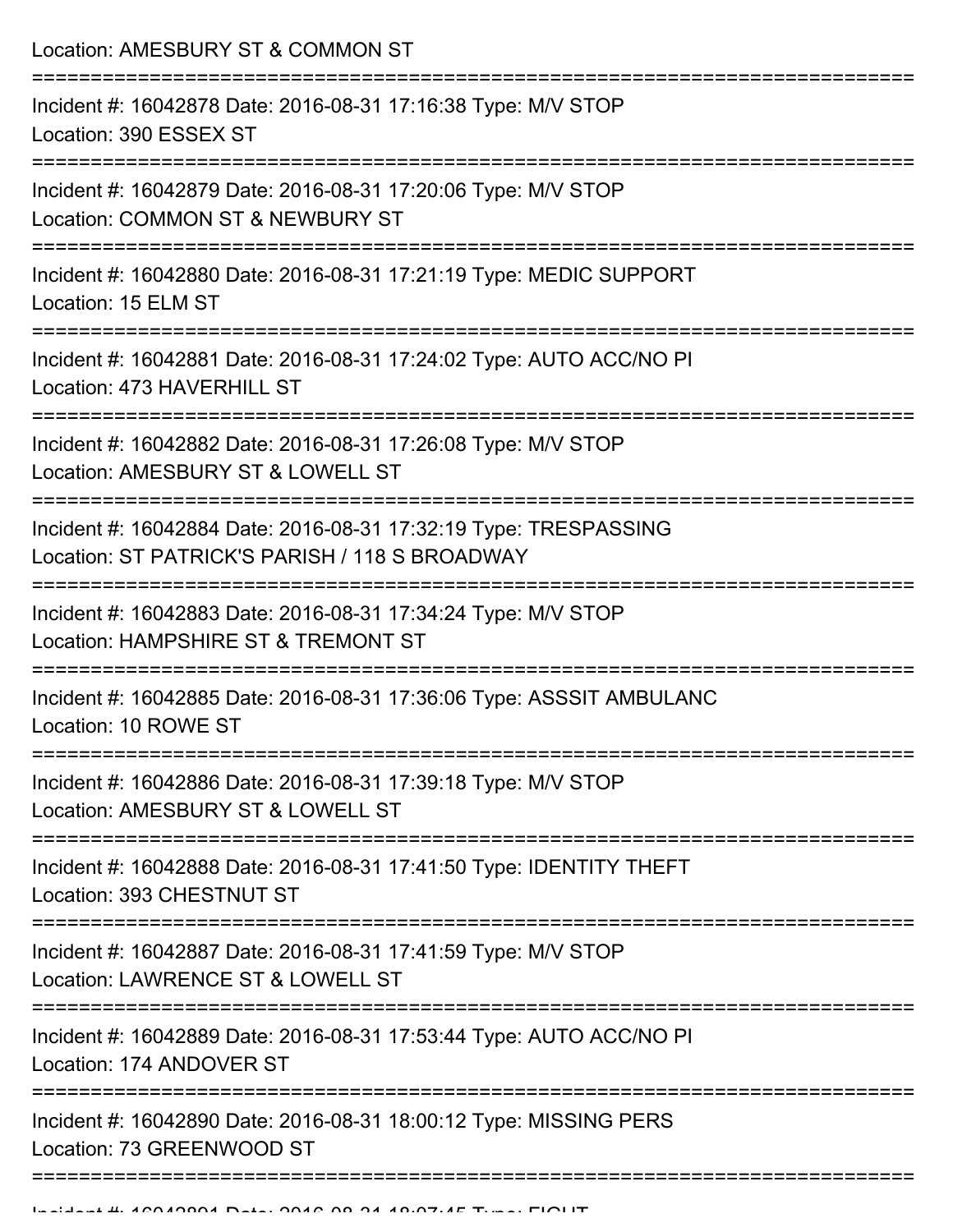| Location: 203 FARNHAM ST                                                                                                                    |
|---------------------------------------------------------------------------------------------------------------------------------------------|
| Incident #: 16042892 Date: 2016-08-31 18:12:55 Type: AUTO ACC/NO PI<br><b>Location: MERRIMACK ST</b>                                        |
| Incident #: 16042893 Date: 2016-08-31 18:23:49 Type: DRUG VIO<br>Location: 64 MANCHESTER ST                                                 |
| Incident #: 16042894 Date: 2016-08-31 18:28:03 Type: M/V STOP<br>Location: S UNION ST & WINTHROP AV<br>==================================== |
| Incident #: 16042895 Date: 2016-08-31 18:34:52 Type: WOMAN DOWN<br>Location: 23 GILBERT ST FL 2                                             |
| Incident #: 16042896 Date: 2016-08-31 18:38:13 Type: M/V STOP<br>Location: FOSTER ST & S UNION ST                                           |
| =================<br>Incident #: 16042897 Date: 2016-08-31 18:40:10 Type: DRUG VIO<br>Location: 34 GALE ST                                  |
| Incident #: 16042898 Date: 2016-08-31 18:48:31 Type: ALARM/BURG<br>Location: RESD; ALEX SANTANA / 81 SUNRAY ST                              |
| Incident #: 16042899 Date: 2016-08-31 18:55:14 Type: DRUG VIO<br>Location: 22 WILMOT ST                                                     |
| Incident #: 16042900 Date: 2016-08-31 18:59:24 Type: M/V STOP<br><b>Location: CONCORD ST</b>                                                |
| Incident #: 16042901 Date: 2016-08-31 19:06:27 Type: MAL DAMG PROG<br>Location: 305 ERVING AV                                               |
| Incident #: 16042902 Date: 2016-08-31 19:17:45 Type: DISTURBANCE<br>Location: 36 NEWTON ST                                                  |
| Incident #: 16042904 Date: 2016-08-31 19:48:40 Type: MAL DAMAGE<br>Location: WALK IN WALK IN / 305 ERVING AV                                |
| Incident #: 16042903 Date: 2016-08-31 19:51:51 Type: LOUD NOISE<br>Location: 40 CEDAR ST                                                    |

Incident #: 16042906 Date: 2016-08-31 19:57:06 Type: M/V STOP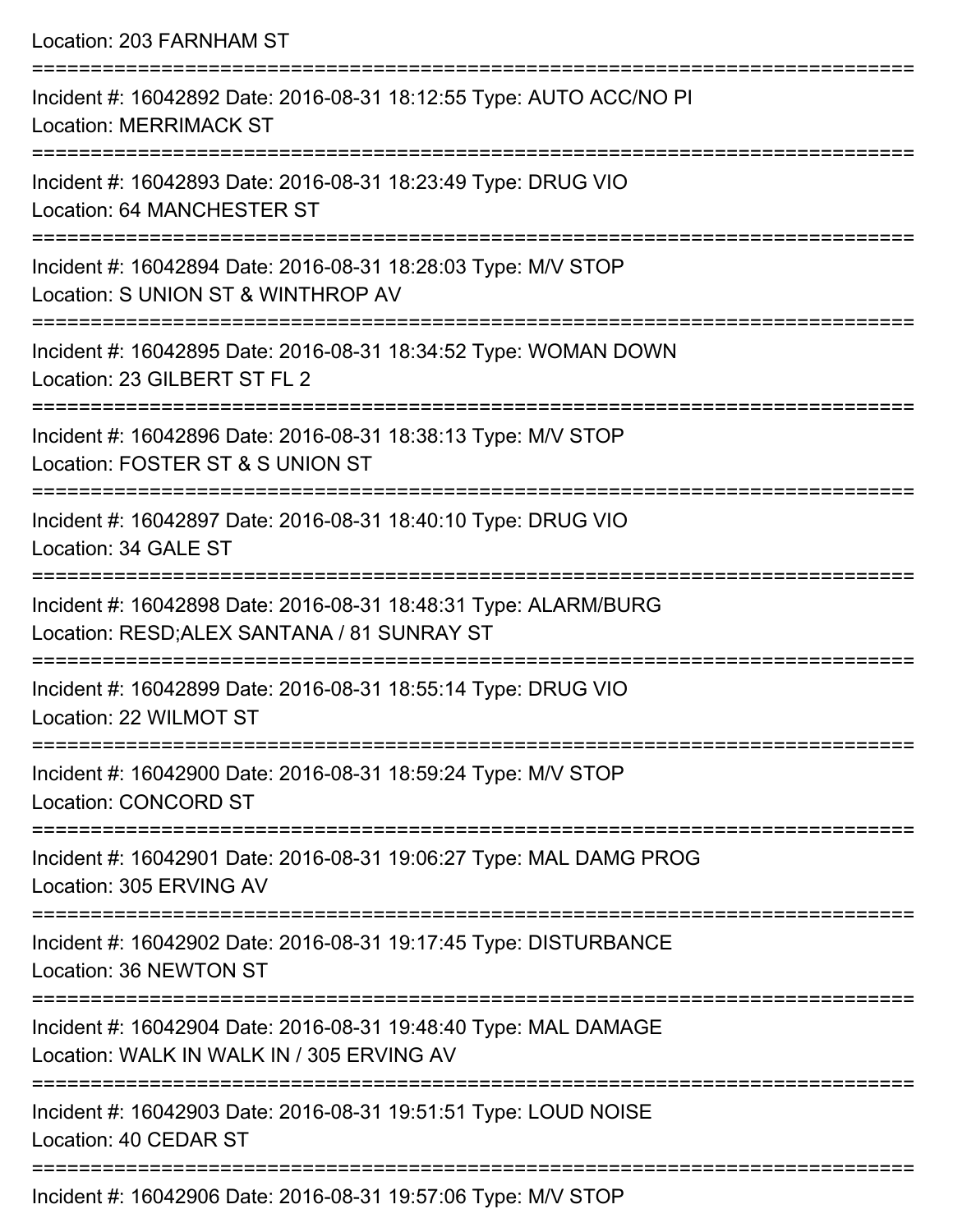| Incident #: 16042905 Date: 2016-08-31 19:57:08 Type: LOUD NOISE<br><b>Location: 20 PLEASANT TER</b><br>---------------------------------- |
|-------------------------------------------------------------------------------------------------------------------------------------------|
| Incident #: 16042907 Date: 2016-08-31 20:17:03 Type: EXTRA SURVEIL<br>Location: 10-12 LAFAYETTE AV                                        |
| Incident #: 16042908 Date: 2016-08-31 20:30:53 Type: VIO 209A<br>Location: WALK IN WALK IN / 112 MARSTON ST<br>:====================      |
| Incident #: 16042909 Date: 2016-08-31 20:41:34 Type: M/V STOP<br>Location: BROADWAY & LOWELL ST                                           |
| ==============================<br>Incident #: 16042910 Date: 2016-08-31 21:11:46 Type: LOUD NOISE<br>Location: 24 WILLIAM ST              |
| Incident #: 16042911 Date: 2016-08-31 21:20:26 Type: KEEP PEACE<br>Location: 35 FERN ST                                                   |
| Incident #: 16042912 Date: 2016-08-31 21:28:48 Type: FIGHT<br>Location: 37 FERN ST                                                        |
| Incident #: 16042913 Date: 2016-08-31 21:39:12 Type: SUS PERS/MV<br>Location: 90 JACKSON ST                                               |
| Incident #: 16042914 Date: 2016-08-31 22:01:09 Type: LOUD NOISE<br>Location: 107 ARLINGTON ST                                             |
| Incident #: 16042915 Date: 2016-08-31 22:06:03 Type: DOMESTIC/PROG<br>Location: 73 BROOKFIELD ST FL 3RD                                   |
| Incident #: 16042916 Date: 2016-08-31 22:12:33 Type: DISTURBANCE<br>Location: 32 BUTLER ST #1 FL 1                                        |
| Incident #: 16042917 Date: 2016-08-31 22:15:15 Type: ALARM/BURG<br>Location: ELAINES FISH + CHIP / 234 HAMPSHIRE ST                       |
| Incident #: 16042918 Date: 2016-08-31 22:24:11 Type: M/V STOP<br>Location: 417 CANAL ST                                                   |
| Incident #: 16042919 Date: 2016-08-31 22:36:12 Type: M/V STOP                                                                             |